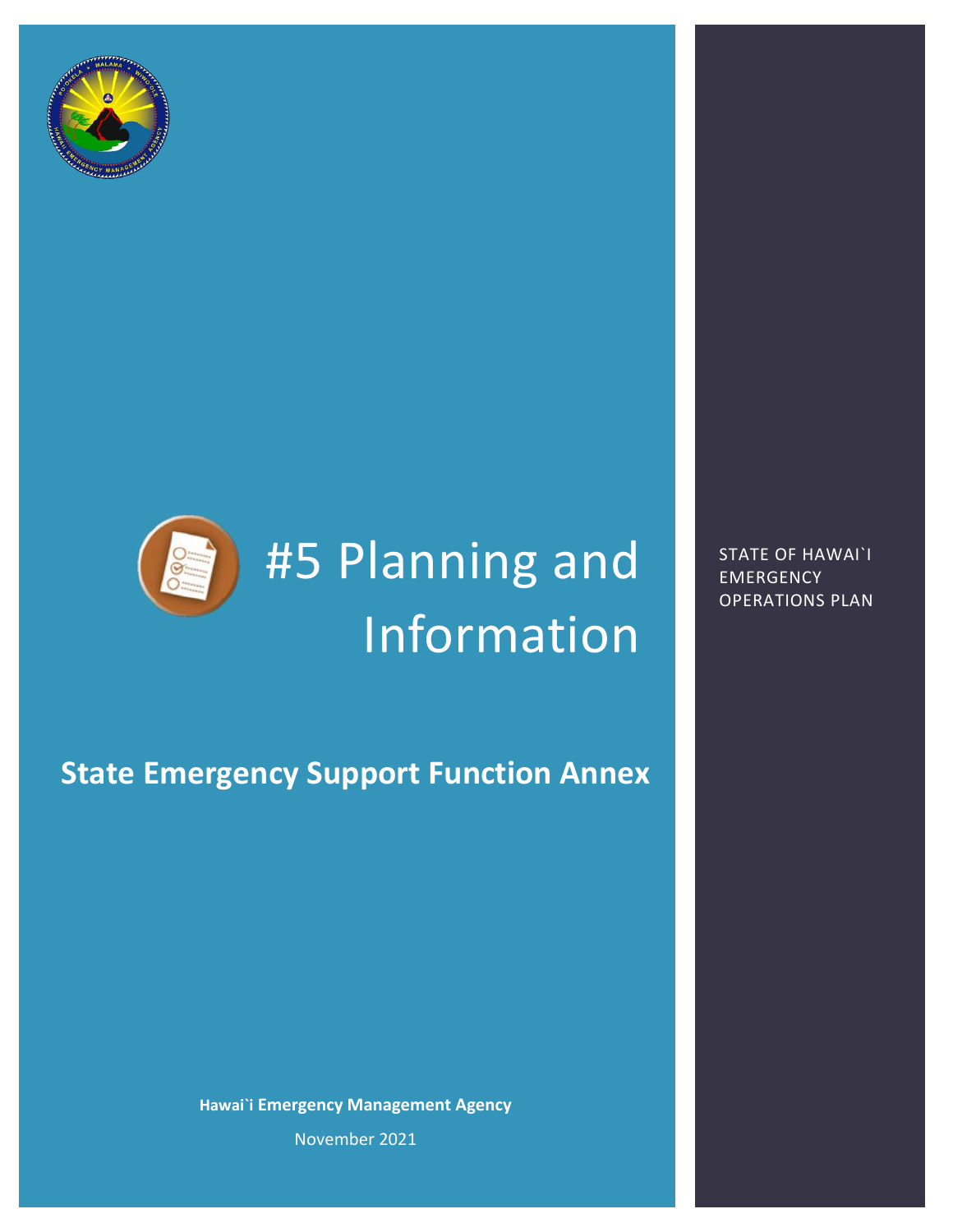<span id="page-1-1"></span>

# <span id="page-1-0"></span>SESF #5 TASKED AGENCIES

**State ESF Coordinating and Primary Agency:** 

Hawai`i Emergency Management Agency (HI-EMA) Planning Section

#### **Support Agencies:**

Civil Air Patrol (CAP)

FEMA Hurricane Liaison Team

Hawai`i Volcanos Observatory

National Weather Service (NWS)

Pacific Disaster Center (PDC)

Pacific Tsunami Warning Center (PTWC)

#### **Federal ESF Coordinating and Primary Agency:**

Department of Homeland Security – Federal Emergency Management Agency (FEMA)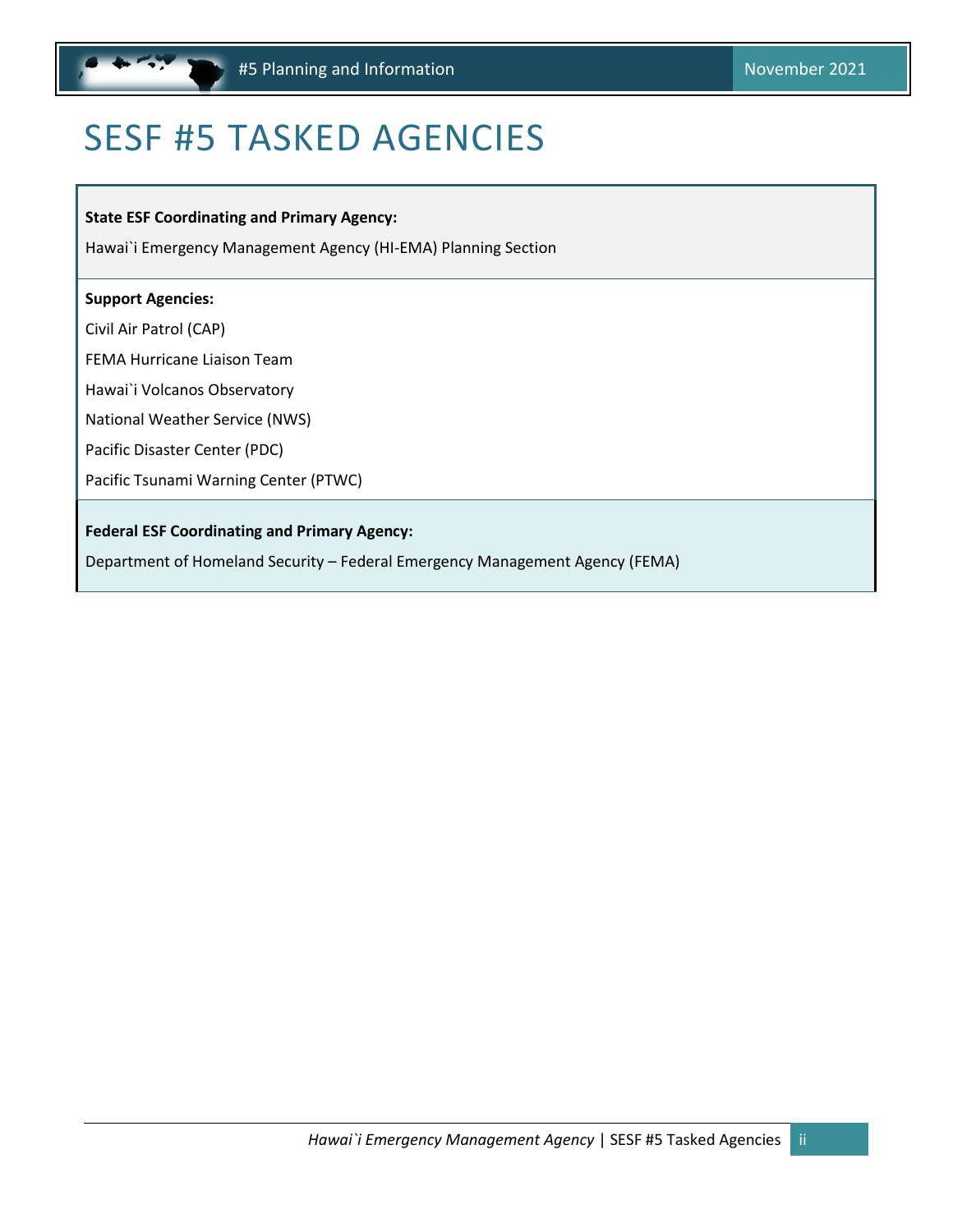# <span id="page-2-1"></span><span id="page-2-0"></span>RECORD OF CHANGES

The SESF #5 is responsible for the #5 Planning and Information State Emergency Support Function Annex and is authorized to make changes in coordination with the HI-EMA Operations Branch. All maintenance to the #5 Planning and Information State Emergency Support Function Annex will be tracked and recorded in the following table to ensure the most recent version is disseminated and implemented. This annex will be reviewed on a biennial basis and after every incident where SESF #5 was activated.

| Change<br><b>Number</b> | Date of Change | <b>Section Changed</b>                                                                                                                                     | <b>Summary of Change</b>                                                                                                                                                                                                                                  |
|-------------------------|----------------|------------------------------------------------------------------------------------------------------------------------------------------------------------|-----------------------------------------------------------------------------------------------------------------------------------------------------------------------------------------------------------------------------------------------------------|
| $\mathbf{1}$            | 11/2021        | <b>Private Sector Coordination</b><br>Record of Changes<br><b>Situation and Assumptions</b><br>Other administrative<br>updates and changes<br>Attachment 1 | Added information for coordination with non-ESF<br>private sector partners.<br>Added signatory block<br>Added situation overview<br>SESF #5 meeting schedule changed from<br>regular/routine to quarterly<br>Added contextual information to Attachment 1 |
| $\overline{2}$          |                |                                                                                                                                                            |                                                                                                                                                                                                                                                           |
| 3                       |                |                                                                                                                                                            |                                                                                                                                                                                                                                                           |
| 4                       |                |                                                                                                                                                            |                                                                                                                                                                                                                                                           |
| 5                       |                |                                                                                                                                                            |                                                                                                                                                                                                                                                           |
| 6                       |                |                                                                                                                                                            |                                                                                                                                                                                                                                                           |
| $\overline{7}$          |                |                                                                                                                                                            |                                                                                                                                                                                                                                                           |

**Luke Meyers David Lopez CONSUME 2008** 

سیک

**Date** Jan 6, 2022 **Date** Jan 5, 2022 **Date** 

**[HI-EMA Administrator](https://stateofhawaii.na1.adobesign.com/verifier?tx=CBJCHBCAABAA5_2ak4p8JaweypCx_hmOngkYhIfUAKuO) HI-EMA Executive Officer Operations Branch Chief** [Matthew Wall](https://stateofhawaii.na1.adobesign.com/verifier?tx=CBJCHBCAABAA5_2ak4p8JaweypCx_hmOngkYhIfUAKuO) [David Lopez](https://stateofhawaii.na1.adobesign.com/verifier?tx=CBJCHBCAABAA5_2ak4p8JaweypCx_hmOngkYhIfUAKuO)

Date Nov 23, 2021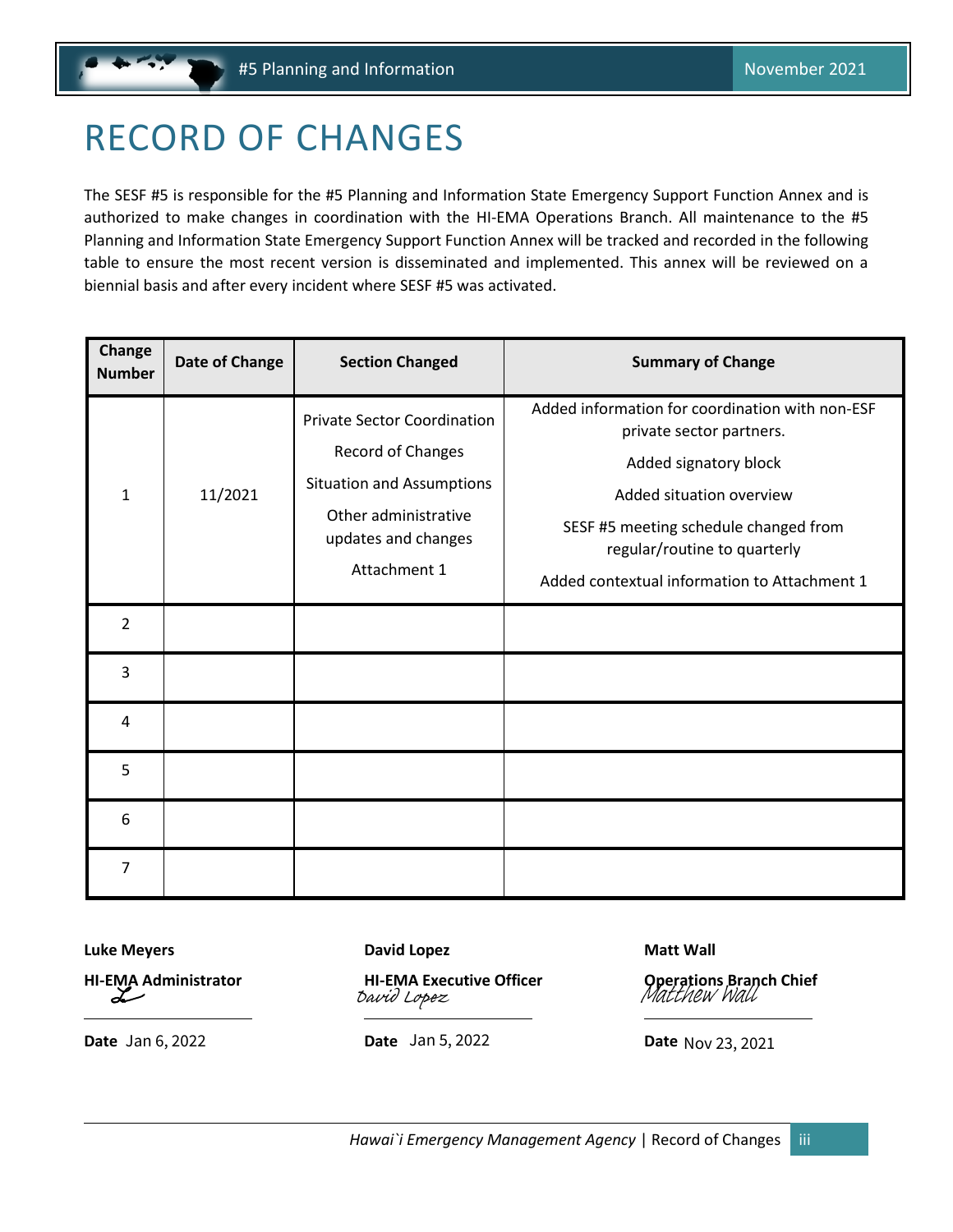# <span id="page-3-0"></span>**TABLE OF CONTENTS**

| 1.  |  |
|-----|--|
| 1.1 |  |
| 1.2 |  |
| 2.  |  |
| 2.1 |  |
| 2.2 |  |
| 3.  |  |
| 3.1 |  |
| 3.2 |  |
| 3.3 |  |
| 4.  |  |
| 4.1 |  |
| 4.2 |  |
| 4.3 |  |
| 4.4 |  |
| 5.  |  |
| 5.1 |  |
| 5.2 |  |
| 6.  |  |
| 6.1 |  |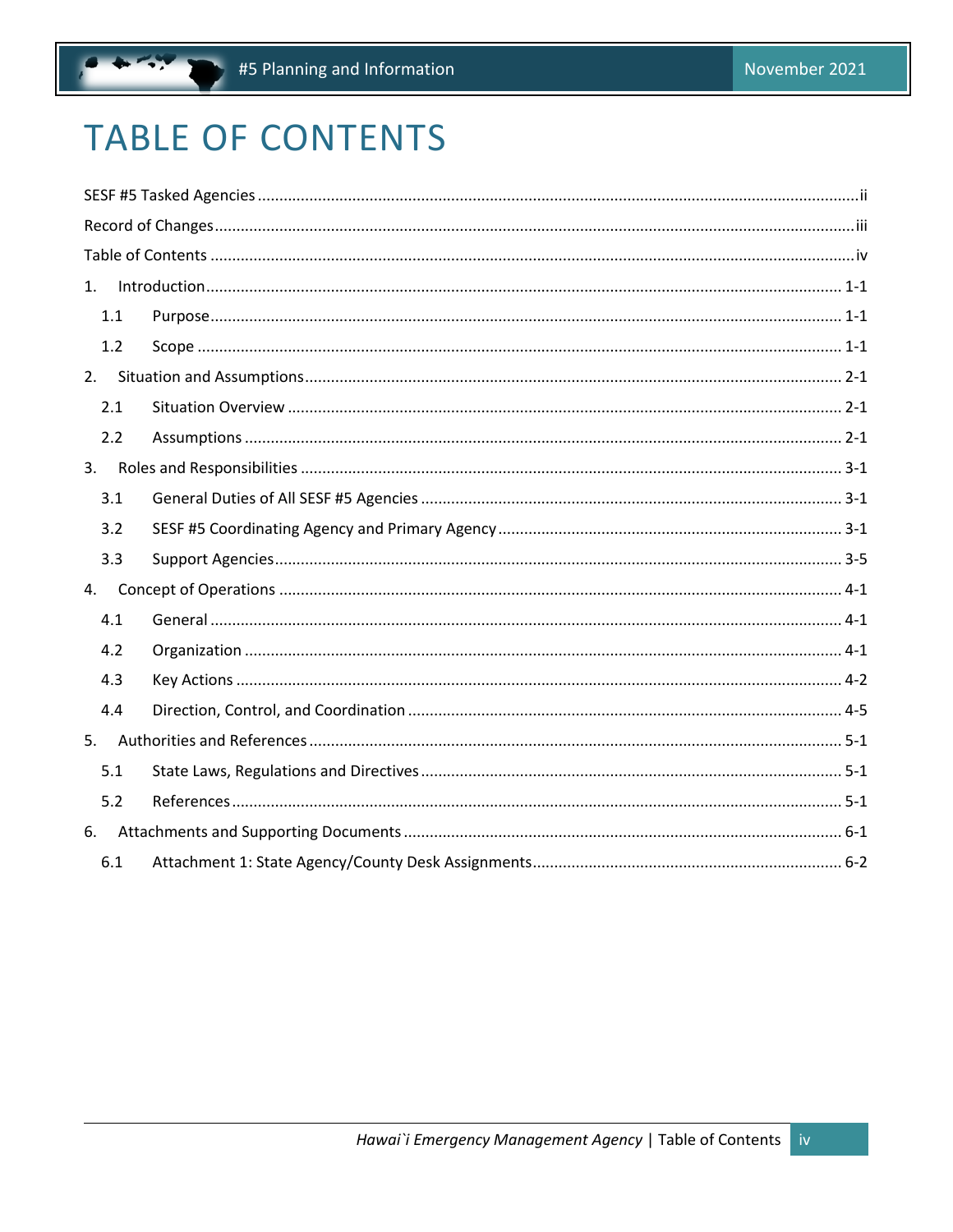# <span id="page-4-3"></span><span id="page-4-0"></span>1. INTRODUCTION

### <span id="page-4-1"></span>**1.1 PURPOSE**

- 1. State Emergency Support Function (SESF) #5 Planning and Information collects, evaluates, and disseminates information to create plans and maintain situational awareness of the overall activities of the State of Hawai`i during disasters or emergencies.
- 2. SESF #5 supports planning and decision-making at both the State Emergency Operations Center (SEOC) and, in the event of a presidentially declared disaster, the Joint Field Office (JFO).

### <span id="page-4-2"></span>**1.2 SCOPE**

- 1. The scope of SESF #5 includes all the functions of the Planning and Information Section in the SEOC.
- 2. Activities within the scope of SESF #5 include:
	- a. Service as a central repository for incident information.
	- b. Development of incident action plans.
	- c. Provision of situational awareness for responding agencies and incident leadership.
- 3. This Annex applies to all hazards that impact the state of Hawai`i.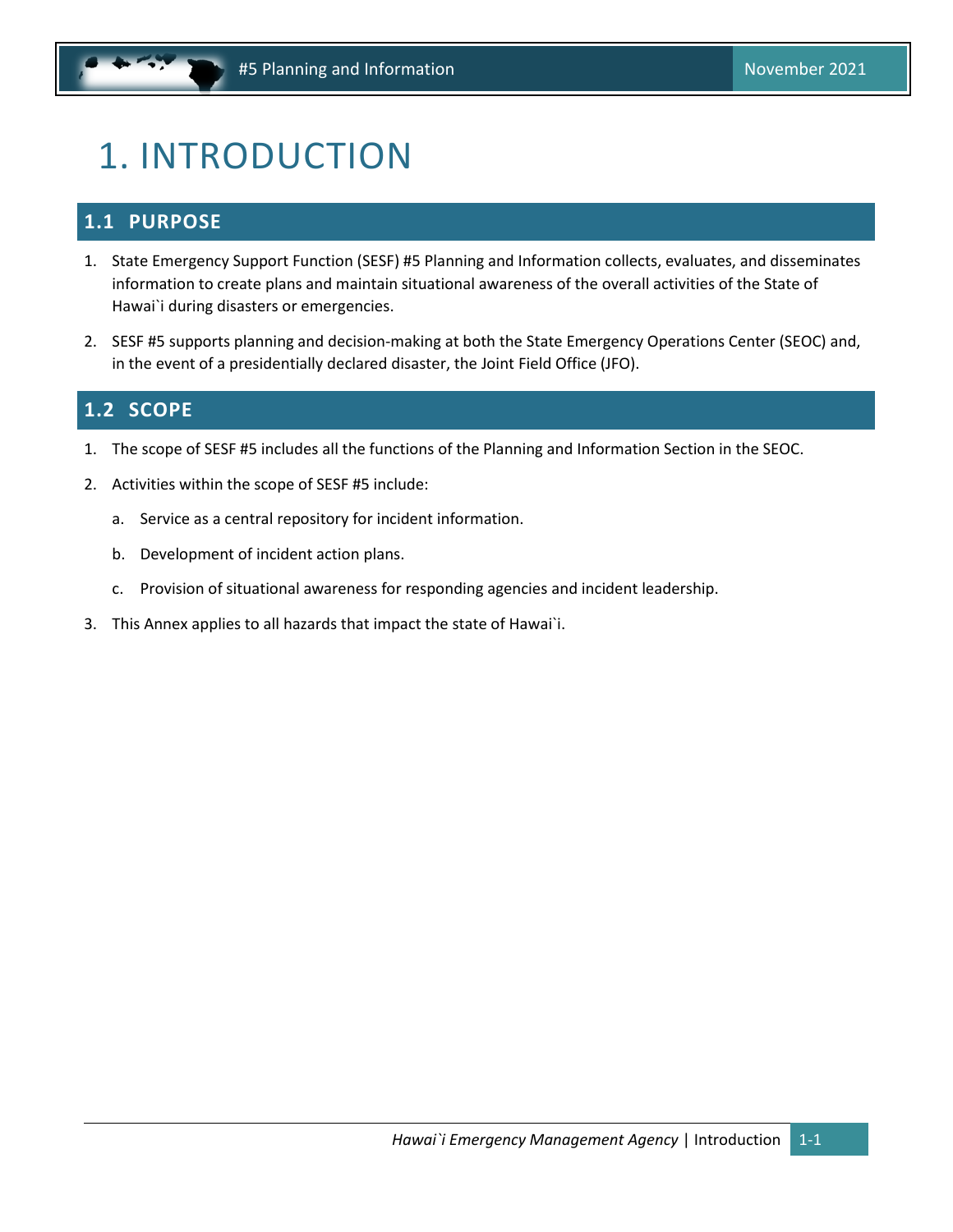# <span id="page-5-3"></span><span id="page-5-0"></span>2. SITUATION AND ASSUMPTIONS

### <span id="page-5-1"></span>**2.1 SITUATION OVERVIEW**

- 1. Emergency management at the state level involves large and complex operations involving multiple jurisdictions. The success of those operations is highly dependent on the ability of all entities involved to maintain effective planning activities, communication, coordination, and situational awareness. As an incident progresses and changes, partners at the federal, state, and county, and local level will send information and updates to each other and to HI-EMA. Those complex information flows can be easily disrupted, leaving partners with old and incorrect information, or even no information at all.
- 2. Incident planning (prepare, mitigate, respond, and recover) is key to successful emergency management. Without proper planning, incident objectives may not be met, losses in terms of damage to property and injury/loss of life may increase, and opportunities for federal or other support may not be available.

### <span id="page-5-2"></span>**2.2 ASSUMPTIONS**

- 1. SESF #5 is based on the following assumptions:
	- a. There will be an immediate and continuing need before, during and after a disaster or emergency to collect, process and disseminate situational information and identify urgent response requirements to plan for continuing response, recovery, and mitigation activities.
	- b. During the early stages of an incident, little information will be available, and it may be vague and inaccurate. The need to verify information will delay response to inquiries.
	- c. Reporting from state departments/agencies and counties to the SEOC will improve as the incident matures.
	- d. Assessment of damage impacts and SEOC operations may be delayed due to minimal staffing.
	- e. Normal forms of communications may be severely interrupted during the early phases of an emergency or disaster, inhibiting information sharing.
	- f. Participating agencies and local governments will: develop their own internal procedures; train personnel to perform the duties and responsibilities described herein; identify and acquire the resources required to perform these activities; and develop their portion of required planning elements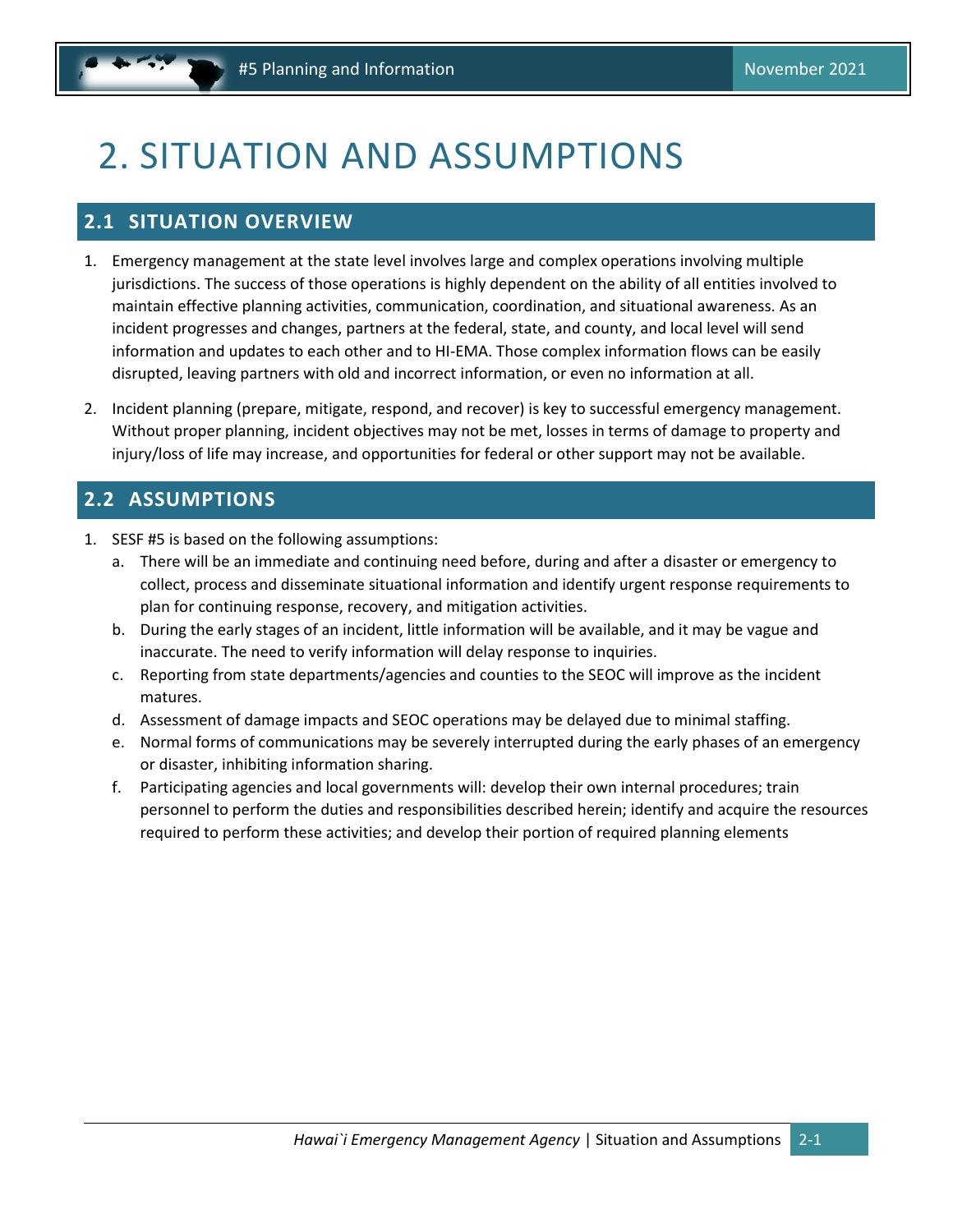# <span id="page-6-3"></span><span id="page-6-0"></span>3. ROLES AND RESPONSIBILITIES

### <span id="page-6-1"></span>**3.1 GENERAL DUTIES OF ALL SESF #5 AGENCIES**

1. All agencies assigned to SESF #5 are responsible for the following, in addition to the agency-specific duties listed later in this section.

#### **BEFORE AN INCIDENT**

- 1. Designate primary and alternate SESF #5 representatives, who shall be responsible for coordinating with internal department stakeholders, the SEOC and other SESF #5 agencies to ensure successful execution of duties assigned in this Annex. Notify HI-EMA of any changes to assigned contacts.
- 2. Maintain this Annex and conduct joint planning to further develop, document and refine procedures and processes for interagency coordination of SESF activities.
- 3. Participate in SESF #5 meetings, training, and exercises.
- 4. Ensure internal agency readiness to execute SESF duties assigned in this Annex. Ensure SESF responsibilities are addressed in agency plans, sufficient agency personnel are assigned and trained to support the SESF, required resources are identified and contingency contracts or mutual aid plans are in place to address gaps.
- 5. Identify contingency contracts with vendors for services or equipment that may be required to execute the department's SESF #5 duties during an emergency.

#### **DURING AN INCIDENT**

- 1. Coordinate with other SESF #5 agencies and the SEOC to fulfill requests for assistance or information. Coordinate actions with counties, other SESFs or federal ESFs as appropriate.
- 2. Activate, assign, and track department resources to fulfill SESF mission assignments. Ensure financial and property accountability for agency resources used in support of SESF #5.
- 3. Provide situational awareness of SESF #5 activities to the SEOC.
- 4. Represent the SESF at the SEOC and other incident sites as requested.

### <span id="page-6-2"></span>**3.2 SESF #5 COORDINATING AGENCY AND PRIMARY AGENCY**

- 1. The Hawai`i Emergency Management Agency (HI-EMA) Planning Section is designated as both the Coordinating and the Primary Agency for SESF #5. It serves as the principal contact on issues related to SESF #5 and provides overall management of SESF #5 preparedness and response activities.
- 2. HI-EMA is responsible for maintaining relationships with Support Agencies and ensuring representatives are identified and trained to report to the SEOC.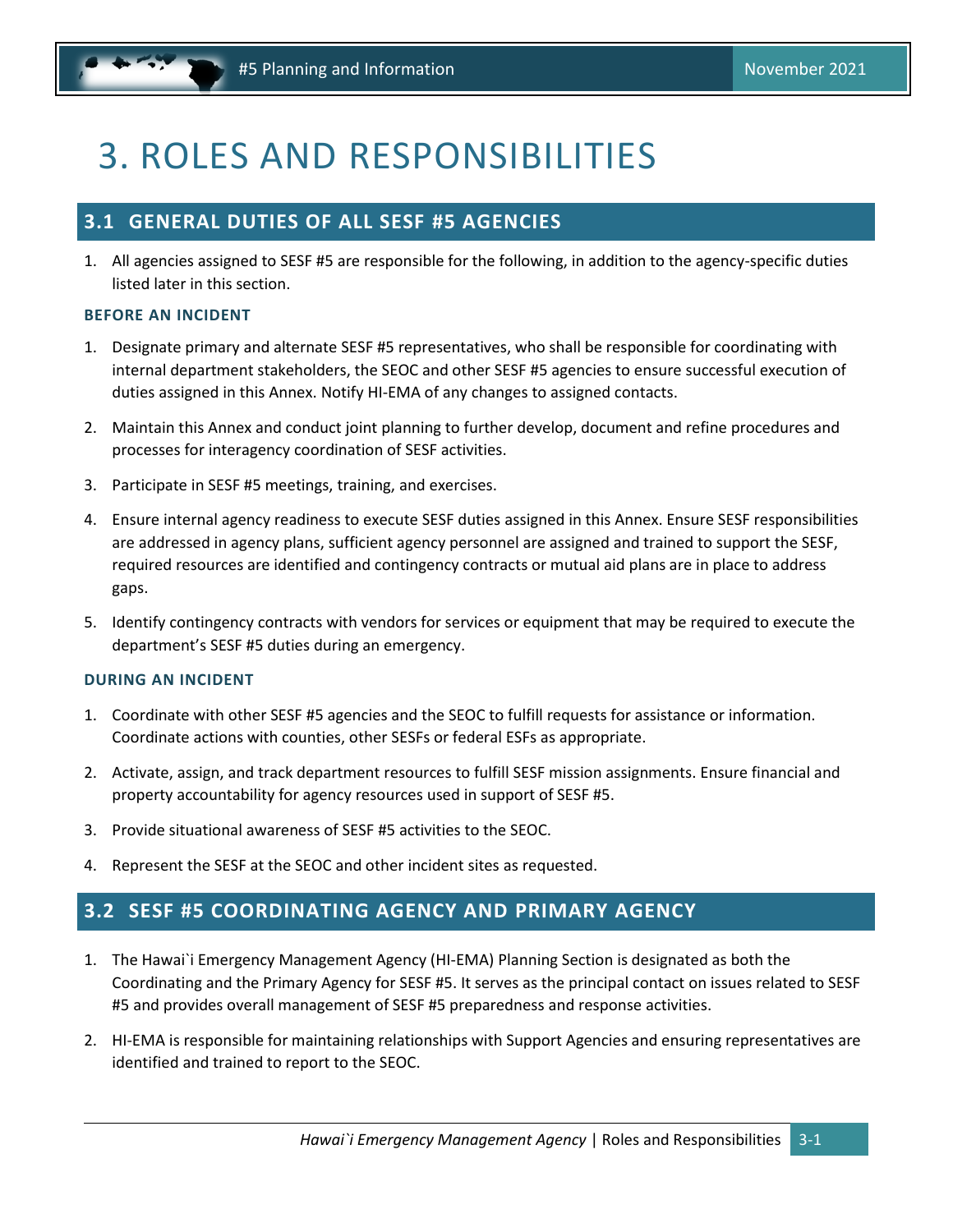

- 3. HI-EMA is also responsible for ensuring trained staff are available to fill the Planning and Information Section positions described below.as the Primary Agency for SESF #5.
- 4. Additional SESF #5 responsibilities related to management of SESF activities include:

#### **BEFORE AN INCIDENT**

- 1. Coordinate SESF preparedness activities, including convening planning meetings, at least quarterly, and ensuring SESF #5 participation in applicable trainings and exercises.
- 2. Lead the development, review, and refinement of SESF #5 plans, procedural guides, job aids and/or other written resources to document operational processes and procedures.

#### **DURING AN INCIDENT**

- 1. Notify Support Agencies when SESF #5 is activated by the SEOC.
- 2. Notify Support Agencies when the SESF is activated by the SEOC and provide a representative to the SEOC during activation hours.
- 3. Prioritize requests for SESF #5 assistance using incident objectives and work with Support Agencies to identify and direct required resources.
- 4. Collect information from incident response partners to include in Situation Reports, Incident Action Plans (IAPs) and other products as requested.
- 5. Provide updates to the SEOC on the status of SESF mission assignments. Notify the SEOC Operations Section if the SESF is unable to fulfill assigned missions.
- *6.* The following are agency-specific duties of SESF #5 that are in addition to the general duties outlined above.

| <b>Primary Agency</b>               | <b>Agency Functions</b>                                                                                                                                                              |  |  |  |
|-------------------------------------|--------------------------------------------------------------------------------------------------------------------------------------------------------------------------------------|--|--|--|
| Hawai'i Emergency                   |                                                                                                                                                                                      |  |  |  |
| <b>Management Agency</b>            | <b>BEFORE AN INCIDENT</b>                                                                                                                                                            |  |  |  |
| (HI-EMA) Planning<br><b>Section</b> | Convene meetings, at least quarterly, with SESF #5 and Planning and Information<br>1.<br>Section personnel.                                                                          |  |  |  |
| <b>Planning Section Chief</b>       | Organize SESF #5 participation in training and exercises.<br>2.                                                                                                                      |  |  |  |
|                                     | Maintain and operate the SEOC Planning and Information Section Functions.<br>3.                                                                                                      |  |  |  |
|                                     | Facilitate collaborative planning to ensure the state's ability to perform SESF #5<br>4.<br>activities.                                                                              |  |  |  |
|                                     | <b>DURING AN INCIDENT</b>                                                                                                                                                            |  |  |  |
|                                     | Provide overall management of Planning and Information Section activities.                                                                                                           |  |  |  |
|                                     | Determine which SESF #5 Support Agencies should activate based on the incident.<br>2.                                                                                                |  |  |  |
|                                     | Contact representatives from the agencies identified to request they report to the<br>3.<br>SEOC.                                                                                    |  |  |  |
|                                     | 4. Determine which Planning and Information Section staff positions need to be filled and<br>share the staffing plan with the HI-EMA Operations Section. Coordinate SESF #5 staffing |  |  |  |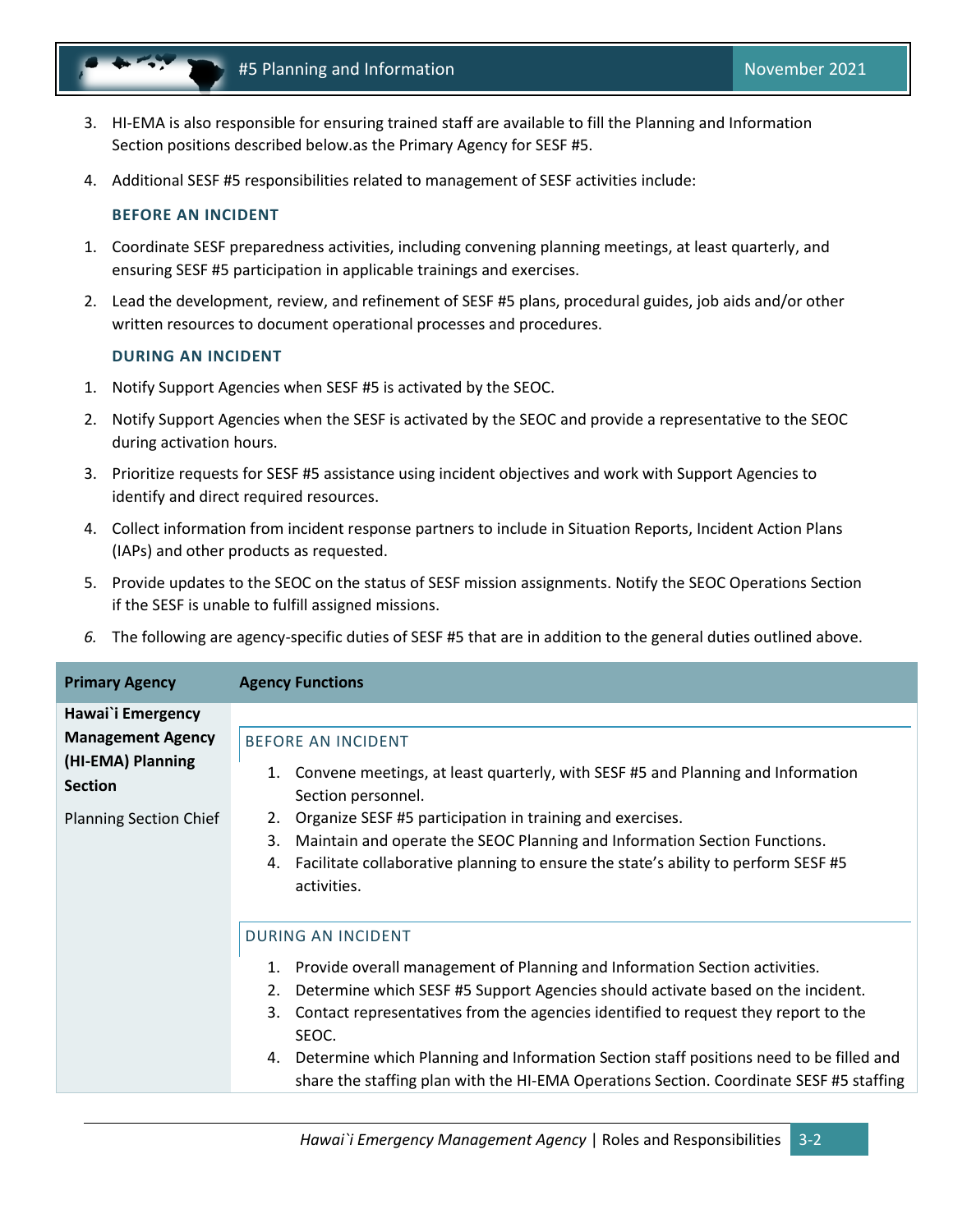

| <b>Primary Agency</b>                                                                                                        | <b>Agency Functions</b>                                                                                                                                                                                                                                                                                                                                                                                                                                                                                                                                                                                                                                                                                                                                                                                                                                                                                                                                                                                                                                                                                                                                                                                                                                                                                                                               |  |  |
|------------------------------------------------------------------------------------------------------------------------------|-------------------------------------------------------------------------------------------------------------------------------------------------------------------------------------------------------------------------------------------------------------------------------------------------------------------------------------------------------------------------------------------------------------------------------------------------------------------------------------------------------------------------------------------------------------------------------------------------------------------------------------------------------------------------------------------------------------------------------------------------------------------------------------------------------------------------------------------------------------------------------------------------------------------------------------------------------------------------------------------------------------------------------------------------------------------------------------------------------------------------------------------------------------------------------------------------------------------------------------------------------------------------------------------------------------------------------------------------------|--|--|
|                                                                                                                              | to ensure the section is staffed across operational periods. Provide an initial briefing to<br>each SESF #5 staff member. Briefing should include:<br>a. Review of staff assignment<br>b. Identification of supervisor<br>c. Direct reports (if any)<br>d. Duties to be performed<br>e. Key deadlines<br>f.<br>Other expectations or tasks<br>5. Confirm the operational rhythm with the Operations Section Chief. Disseminate<br>information to SESFs, EMOs, and counties on applicable meeting times and reporting<br>deadlines.<br>6. Facilitate the Planning Cycle (Planning P); schedule and lead meetings and briefings as<br>required. Supervise the recording of key incidents, decisions, reports, and actions in the<br>WebEOC Event Log.<br>7. Meet with Command Staff and SESF leads to discuss proposed strategy, tactics, and<br>resource requirements/location/availability as required.<br>8. Provide SESF #5 reports in SEOC briefings.<br>9. Prioritize and respond to Requests for Assistance (RFA) and Requests for Information<br>(RFI) assigned to SESF #5.<br>10. Represent SESF #5 at other incident sites, if requested.<br>11. Share SESF #5 information with SESF #15 External Affairs to ensure consistent public<br>messaging.<br>12. Coordinate actions with counties, other SESFs, and/or federal ESFs as appropriate. |  |  |
| Hawai'i Emergency<br><b>Management Agency</b><br>(HI-EMA) Planning<br><b>Section</b><br><b>Situational Awareness</b><br>Unit | Maintain situational awareness products for the incident.<br>1.<br>Provide a primary entry point for situational information related to the incident.<br>2.<br>Respond to RFIs assigned to SESF #5.<br>3.<br>Ensure state departments, SESFs, and counties submit required information and reports<br>4.<br>by deadlines established as part of the operational rhythm.<br>5. Develop and disseminate Situation Reports (SitRep).<br>Establish, maintain, and disseminate (as needed) vulnerable population estimates, risk<br>ь.<br>profiles, intelligence, forecasts, impact assessment summaries, and other reports.<br>Monitor the collection, evaluation, vetting, reconciliation, dissemination, and<br>7.<br>publication of information regarding the incident and the Director's Critical Information<br>Requirements (DCIR).<br><b>STATE AGENCY/COUNTY DESKS</b><br>Maintain situational awareness for the counties and assigned state agencies. See table<br>1.<br>of assigned departments/counties in attachment 1.<br>2. Serve as primary point of contact for county emergency management agencies and<br>assigned departments in the SEOC.                                                                                                                                                                                              |  |  |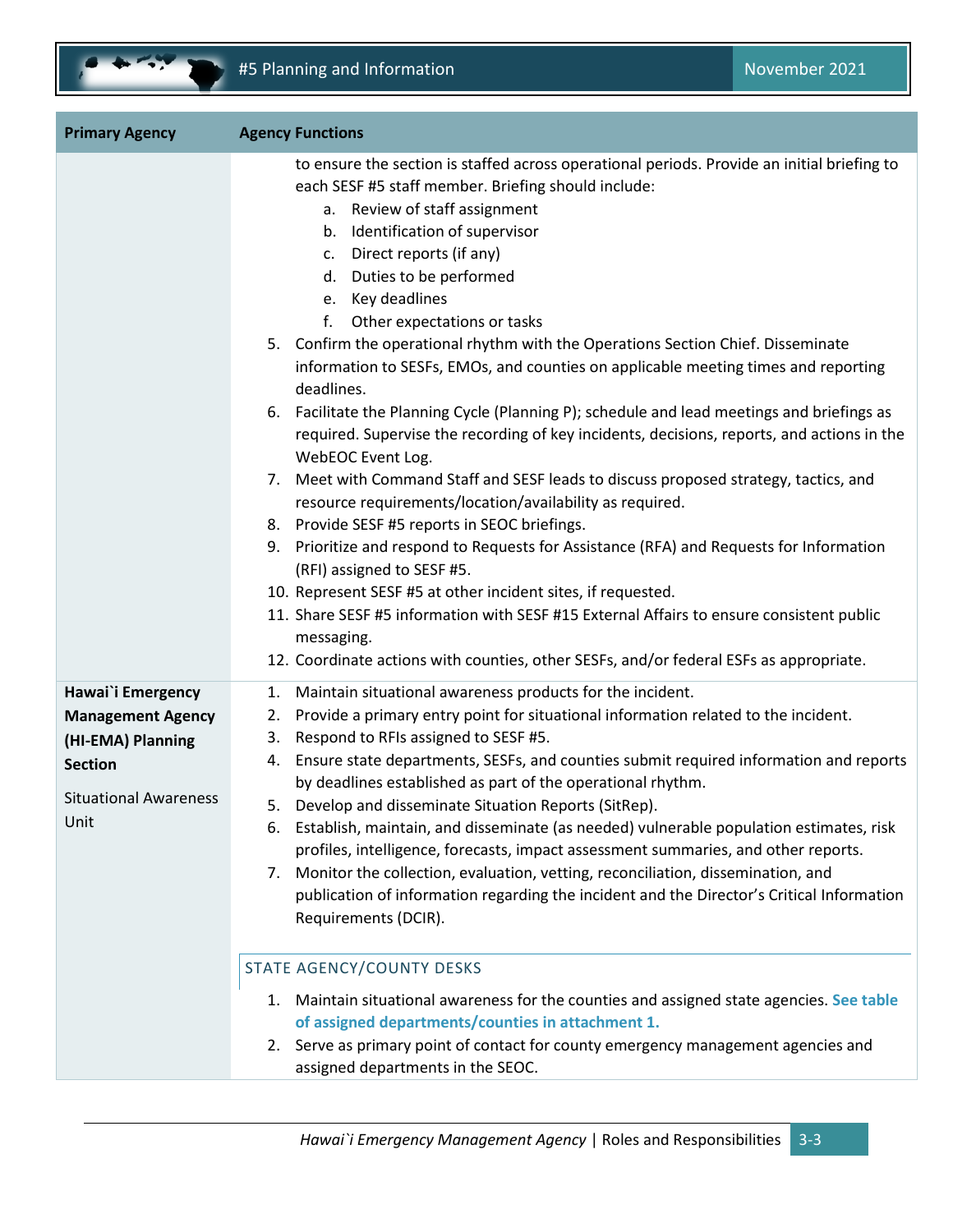| <b>Primary Agency</b>                                                                                                                    | <b>Agency Functions</b>                                                                                                                                                                                                                                                                                                                                                                                                                                                                                                                                                                                                                                                                                                                                                                                                                                                                                                                                          |  |  |
|------------------------------------------------------------------------------------------------------------------------------------------|------------------------------------------------------------------------------------------------------------------------------------------------------------------------------------------------------------------------------------------------------------------------------------------------------------------------------------------------------------------------------------------------------------------------------------------------------------------------------------------------------------------------------------------------------------------------------------------------------------------------------------------------------------------------------------------------------------------------------------------------------------------------------------------------------------------------------------------------------------------------------------------------------------------------------------------------------------------|--|--|
|                                                                                                                                          | 3. Initiate contact with county(ies) and departments of responsibility to check methods of<br>communication and verify points of contact (POC).<br>If County Liaison/Division Supervisor has been deployed, establish line of<br>4.<br>communication with Liaison and channel all requests for information through him/her.<br>Maintain and monitor WebEOC Event Log, recording all key incidents, decisions,<br>5.<br>reports, and actions taken related to each assigned county and department.<br>6. Coordinate with the Documentation Unit to ensure all pertinent county documents,<br>reports, plans, and media releases are uploaded in the WebEOC Incident File Library. If<br>the Documentation Unit is not activated, assume these responsibilities.<br>7. Prepare situational reports and briefings based on the established operational rhythm;<br>maintain situational awareness information related tothe status of tasked agencies and<br>county. |  |  |
|                                                                                                                                          | <b>GIS SUPPORT</b><br>1. Create and maintain graphics, maps, and other pertinent products to provide<br>situational awareness and for use in incident-related documents (i.e. situation reports,<br>Incident Action Plans, etc.) and briefings.<br>In coordination with the Technical Specialists/Hazard Advisors, provide modeling pre-<br>2.<br>and post-impact to estimate damage and economic impacts.<br>Maintain PDC's DisasterAWARE on SEOC displays and contribute officialdata to the<br>3.<br>DisasterAWARE system to integrate information, modeling, and mapping to provide<br>situational awareness and decision support via web-accessible graphics and<br>information.<br>4. Provide technical assistance to the SERT in the development and use of GIS products.                                                                                                                                                                                 |  |  |
| Hawai'i Emergency<br><b>Management Agency</b><br>(HI-EMA) Planning<br><b>Section</b><br><b>Documentation Unit</b>                        | Monitor coordination conference calls and meetings and developsummary<br>1.<br>reports.<br>Maintain accurate and complete incident files.<br>2.<br>Ensure all pertinent documents, reports and media releases are saved electronically<br>3.<br>in designated WebEOC and network locations and that hardcopies are placed in the<br>incident binder.<br>Provide incident documentation to authorized requestors. Established<br>4.<br>and maintain the incident chronology.<br>Document after-action items and assist in preparing After-Action Reports.<br>5.<br>6. Work with the SEOC Legal Advisor to issue guidance to responding agencies on<br>document retention requirements for materials related to theincident.                                                                                                                                                                                                                                       |  |  |
| Hawai'i Emergency<br><b>Management Agency</b><br>(HI-EMA) Planning<br><b>Section</b><br>Technical Specialists/<br><b>Hazard Advisors</b> | Monitor hazard conditions, develop, and disseminate forecasts, and advisethe SERT<br>1.<br>on the timing, magnitude, and consequences of anticipated impacts.<br>Maintain electronic and static displays of forecasts and/or other modelingproducts.<br>2.<br>In coordination with the Situation Unit, provide modeling pre- and post-impact to<br>3.<br>estimate damage and economic impacts.<br>Develop briefings for the State Emergency Response Teams (SERT). Provide<br>4.<br>information to the Situational Awareness Unit as requested.                                                                                                                                                                                                                                                                                                                                                                                                                  |  |  |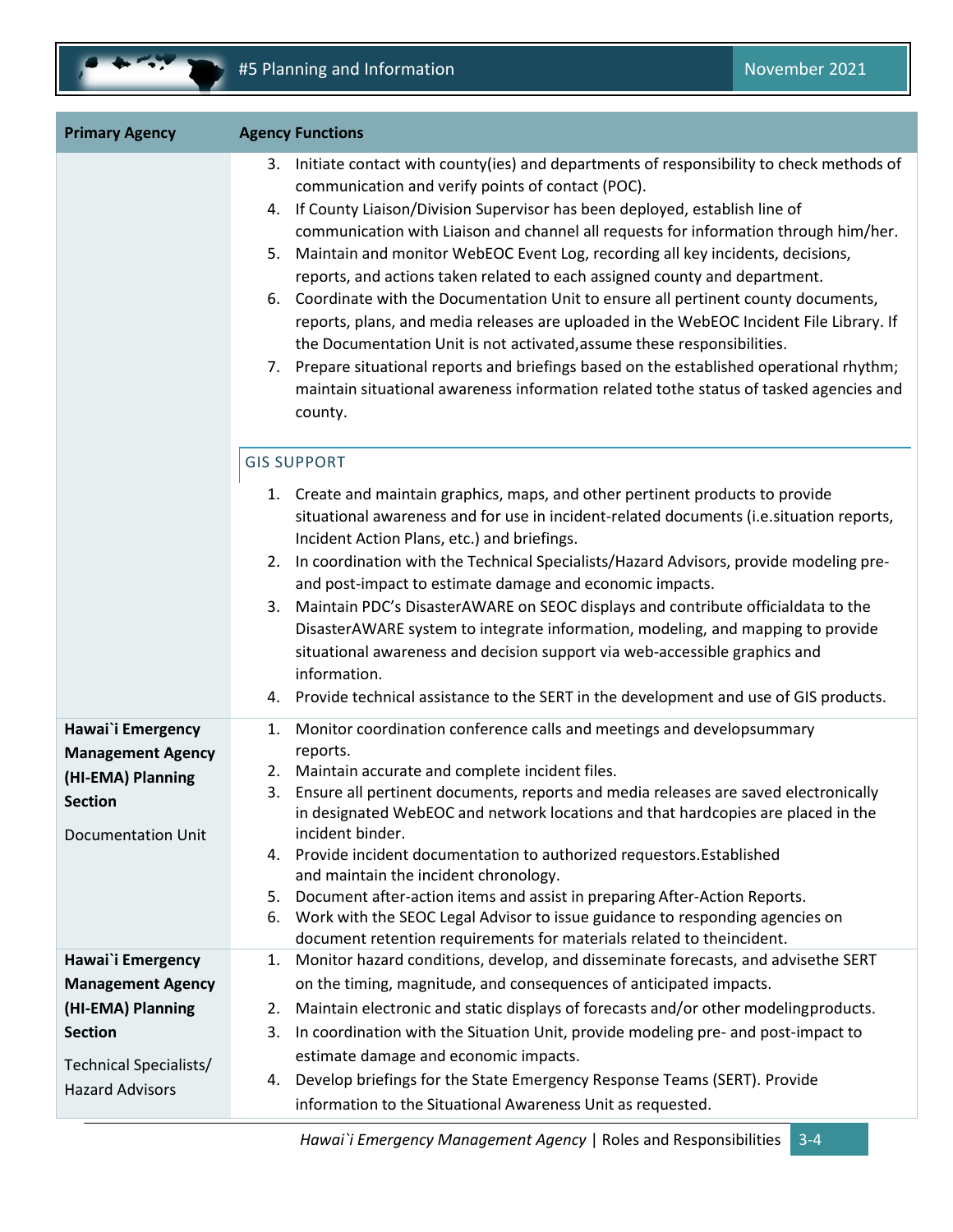<span id="page-10-1"></span>

| <b>Primary Agency</b>       | <b>Agency Functions</b>                                                                |
|-----------------------------|----------------------------------------------------------------------------------------|
| Hawai`i Emergency           | Prepare the Incident Action Plan (IAP).                                                |
| <b>Management Agency</b>    | During presidentially declared disasters, conduct joint incident action planning<br>2. |
| (HI-EMA) Planning           | with federal counterparts.                                                             |
| <b>Section</b>              | Consolidate shift change briefings.<br>3.                                              |
| <b>Planning Unit (RESL)</b> | Initiate demobilization/transition planning.<br>4.                                     |

### <span id="page-10-0"></span>**3.3 SUPPORT AGENCIES**

- 1. Support Agencies, as defined by the *HI-EOP*, have specific capabilities, expertise or resources that can assist the HI-EMA Planning Section in executing missions assigned to the SESF by the SEOC.
- 2. All SESF #5 Support Agencies shall:
	- a. Participate in SESF #5 planning meetings, trainings, and exercises.
	- b. Represent SESF #5 at the SEOC and other incident sites, if requested.
	- c. Coordinate actions with counties, other SESFs and federal ESFs, as appropriate.
- 3. The following are specific responsibilities for the Support Agencies for SESF #5 that *are in addition to the general duties of all SESF* #5 *agencies* listed in **Section [3.1](#page-6-1) [General Duties of All SESF #5](#page-6-1) Agencies.**

| <b>Primary Agency</b>                         | <b>Agency Functions</b>                                                                                                                                                                                                                                                                                                                                                                                                                                                                              |
|-----------------------------------------------|------------------------------------------------------------------------------------------------------------------------------------------------------------------------------------------------------------------------------------------------------------------------------------------------------------------------------------------------------------------------------------------------------------------------------------------------------------------------------------------------------|
| <b>Civil Air Patrol (CAP)</b>                 | Support situational and damage assessments utilizing Geospatial Information<br>1.<br>Interoperability Exploitation - Portable (GIIE-P) live feed camera system.<br>2. Transmit real-time videos, photographs, and visuals of affected incident areas toSEOC<br>and counties to provide supplementary situational awareness.<br>3. Provide additional assistance as needed or requested by the Planning and Information<br>Section Chief.                                                             |
| <b>FEMA Hurricane</b><br><b>Liaison Team</b>  | 1. Serve as a conduit for information between the Central Pacific Hurricane Centerand<br>the emergency management community.<br>2. Provide a common forecast picture with FEMA and other federal agencies, aswell<br>as state and local emergency managers.<br>Provide subject matter expertise on hurricane modeling for situational<br>3.<br>awareness of potential risk and impacts.<br>4. Provide additional assistance as needed or requested by the Planning and<br>Information Section Chief. |
| Hawai`i Volcanoes<br><b>Observatory (HVO)</b> | Monitor volcanic activities on Hawai'i Island and track activities of any active<br>1.<br>volcanoes in Hawai'i, detect any signs of unrest and provide warnings to the SEOC<br>and counties.<br>Provide subject matter expertise and volcanic situational awareness regarding<br>2.                                                                                                                                                                                                                  |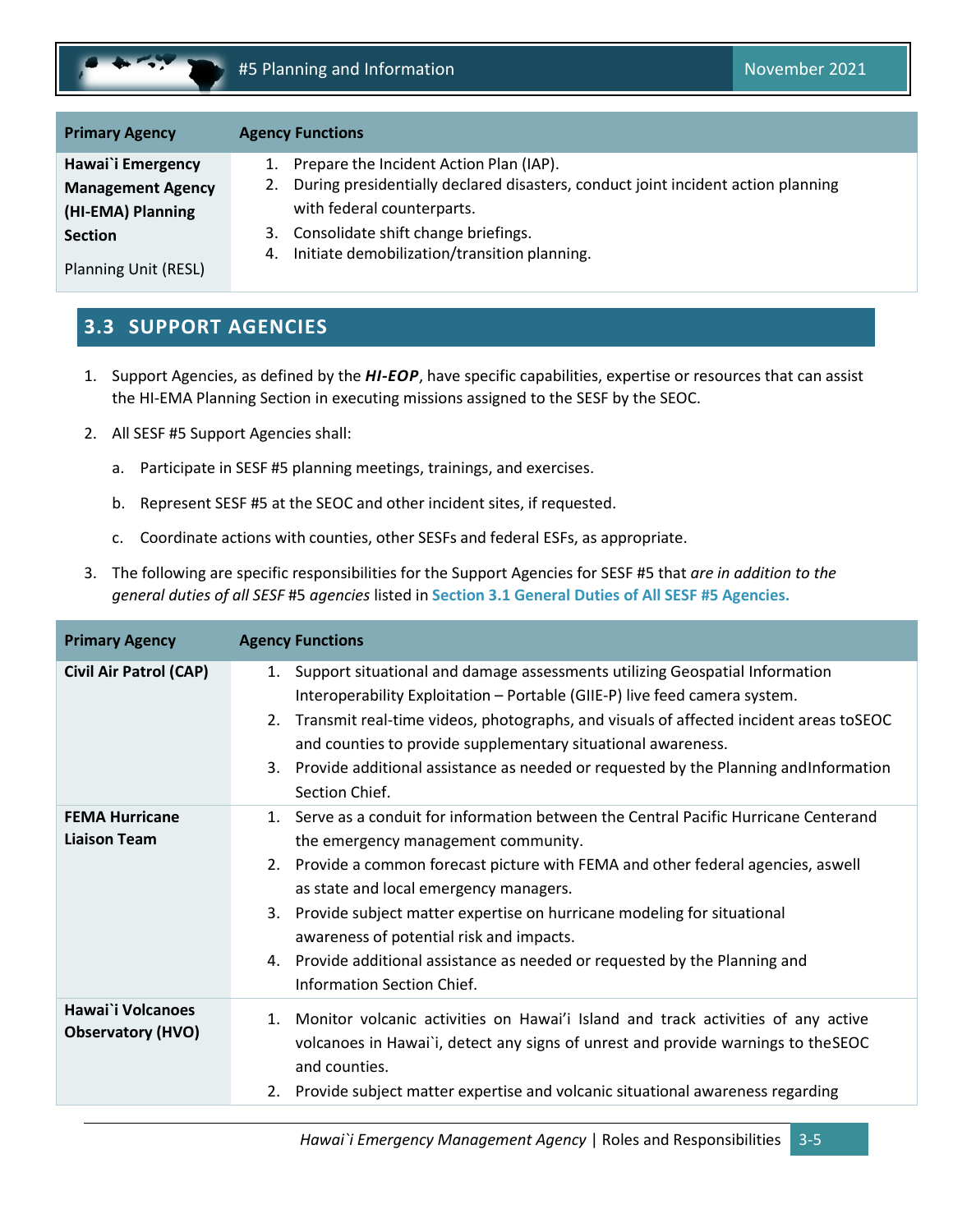

| <b>Primary Agency</b>                                     | <b>Agency Functions</b>                                                                                                                                                                                                                                                                                                                                                                                                                                                                                                                                                                                                            |
|-----------------------------------------------------------|------------------------------------------------------------------------------------------------------------------------------------------------------------------------------------------------------------------------------------------------------------------------------------------------------------------------------------------------------------------------------------------------------------------------------------------------------------------------------------------------------------------------------------------------------------------------------------------------------------------------------------|
|                                                           | potential volcanic eruptions and lava flow risk and impacts.<br>3. Notify Hawai`i County, Hawai`i Volcanoes National Park and the SEOC of volcanic<br>activity via telephone call out, email and website updates.<br>4. Provide continuous scientific assessment of long-term volcanic hazards to the SEOC<br>as requested.<br>5. Provide other assistance as needed or requested by the Planning and Information<br>Section Chief.                                                                                                                                                                                                |
| <b>International Tsunami</b><br><b>Information Center</b> | 1. Following the issuance of a Tsunami Watch alert, provide a designated advisor tothe<br>SEOC.<br>2. Interpret data and provide scientific analysis pertaining to tsunami movementand<br>potential impacts.<br>3. Provide subject matter expertise and situational awareness of tsunami<br>movement to SEOC both before and during an incident.<br>4. Post-tsunami, work with the SEOC to credential and coordinate access to<br>impacted areas to conduct scientific research.<br>5. Provides other assistance as needed or requested by the Planning and<br><b>Information Section Chief.</b>                                   |
| <b>National Weather</b><br><b>Service (NWS)</b>           | 1. Monitor weather/hazard conditions as they develop.<br>2. Disseminate meteorological forecasts and advise the SEOC on the timing,<br>magnitude, and consequences of weather impacts.<br>3. Host visual teleconferences (VTCs) to provide updates on weather conditionsand<br>hurricane tracking as storms cross the 140° west longitude line.<br>4. Provide technical and scientific weather expertise to inform overall incident<br>management activities.<br>5. Provide a liaison forecaster to the SEOC upon request.<br>6. Provide other assistance as needed or requested by the Planning and Information<br>Section Chief. |
| <b>Pacific Tsunami</b><br><b>Warning Center</b><br>(PTWC) | Disseminate tsunami forecasts and advise the SEOC on the timing, magnitude, and<br>1.<br>consequences of tsunami impacts.<br>Ensure appropriate PTWC products and services are made available during SEOC<br>2.<br>activations.<br>Provide other assistance as needed or requested by the Planning and Information<br>3.<br>Section Chief.                                                                                                                                                                                                                                                                                         |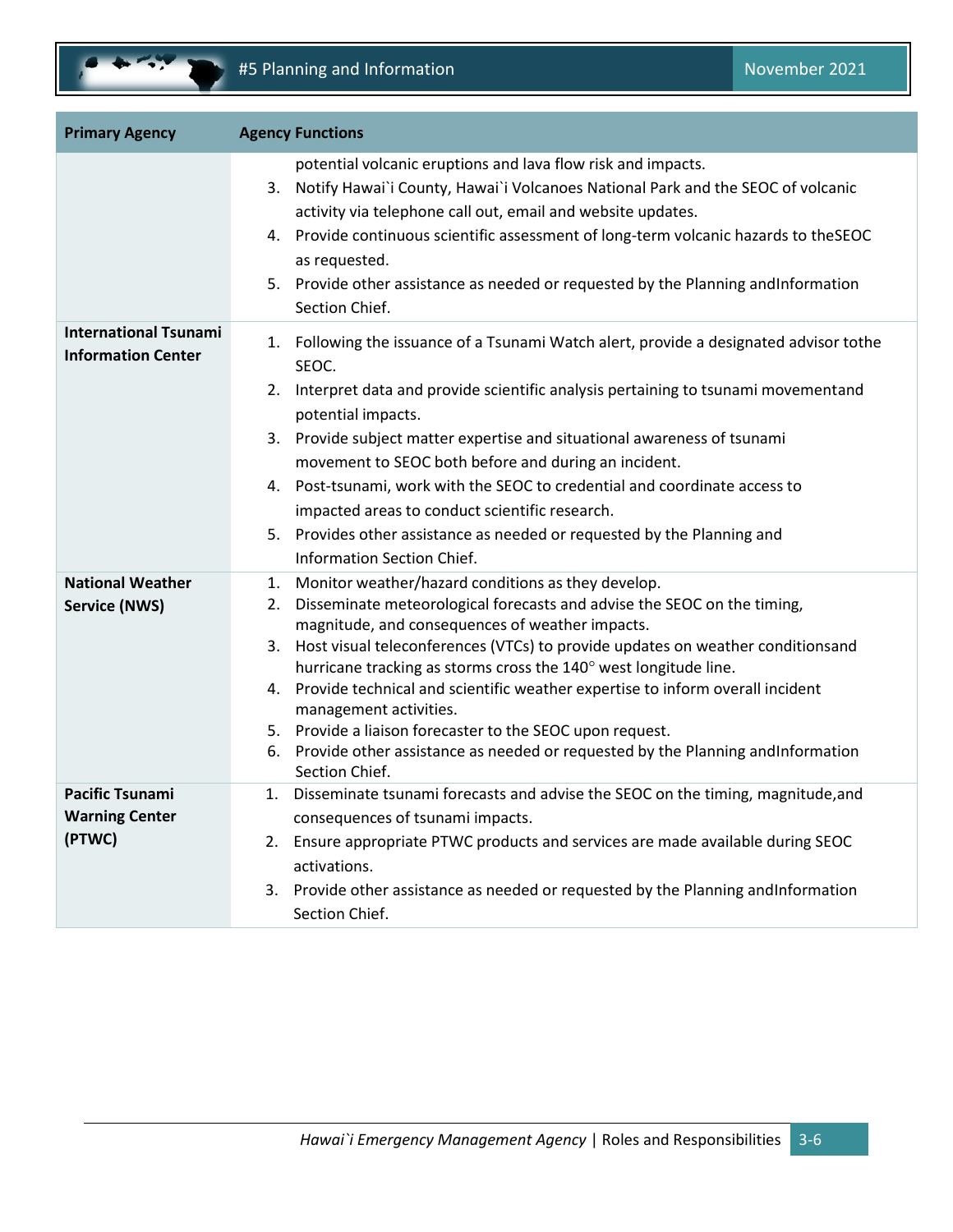# <span id="page-12-3"></span><span id="page-12-0"></span>4. CONCEPT OF OPERATIONS

### <span id="page-12-1"></span>**4.1 GENERAL**

- 1. The HI-EMA Planning Section is the Primary Agency for SESF #5 and leads preparedness and response activities in coordination with Support Agencies.
- 2. SESF #5 serves as the Planning and Information Section during SEOC activations. It maintains documentation related to the incident, conducts planning meetings, prepares the SEOC Incident Action Plan (IAP), daily situation reports (SitReps), and other products that support senior-level decision making. Duties also include the collection and analysis of information on disaster impacts and the initial planning for the transition to the recovery phase.
- 3. HI-EMA leads joint planning, training, and exercise efforts with SESF #5 Support Agencies to ensure collective readiness to perform SESF #5 duties.
- 4. When SESF #5 is activated by the SEOC, HI-EMA and Support Agencies will assign personnel to support activities within the scope of SESF #5.
- 5. The HI-EMA Planning Section is responsible for notifying needed Support Agencies of activation. If an SESF representative cannot be reached, that agency's EMO should be contacted to request an alternate point of contact. A list of current contacts is maintained in the 'State Contact List' section of WebEOC.
- 6. When activated, the HI-EMA Planning Section may be required to have a representative in the SEOC during activation hours. If requested, Support Agencies will also send a representative to the SEOC. Otherwise, Support Agencies will work from their offices or Department Operations Centers (DOCs) to monitor and update WebEOC and provide requested support.

### <span id="page-12-2"></span>**4.2 ORGANIZATION**

- 1. SESF #5 is led by a Planning and Information Section Chief who reports to the HI-EMA Administrator or designee. When requested, emergency management personnel in SESF #5are assisted by subject matter experts from Support Agencies.
- 2. The organization of SESF #5 is flexible and scalable. Positions are activated or deactivated by the Planning and Information Section Chief based on the needs of each incident. If the Planning and Information Section Chief determines not to activate a unit orposition, any required duties that are normally performed by that

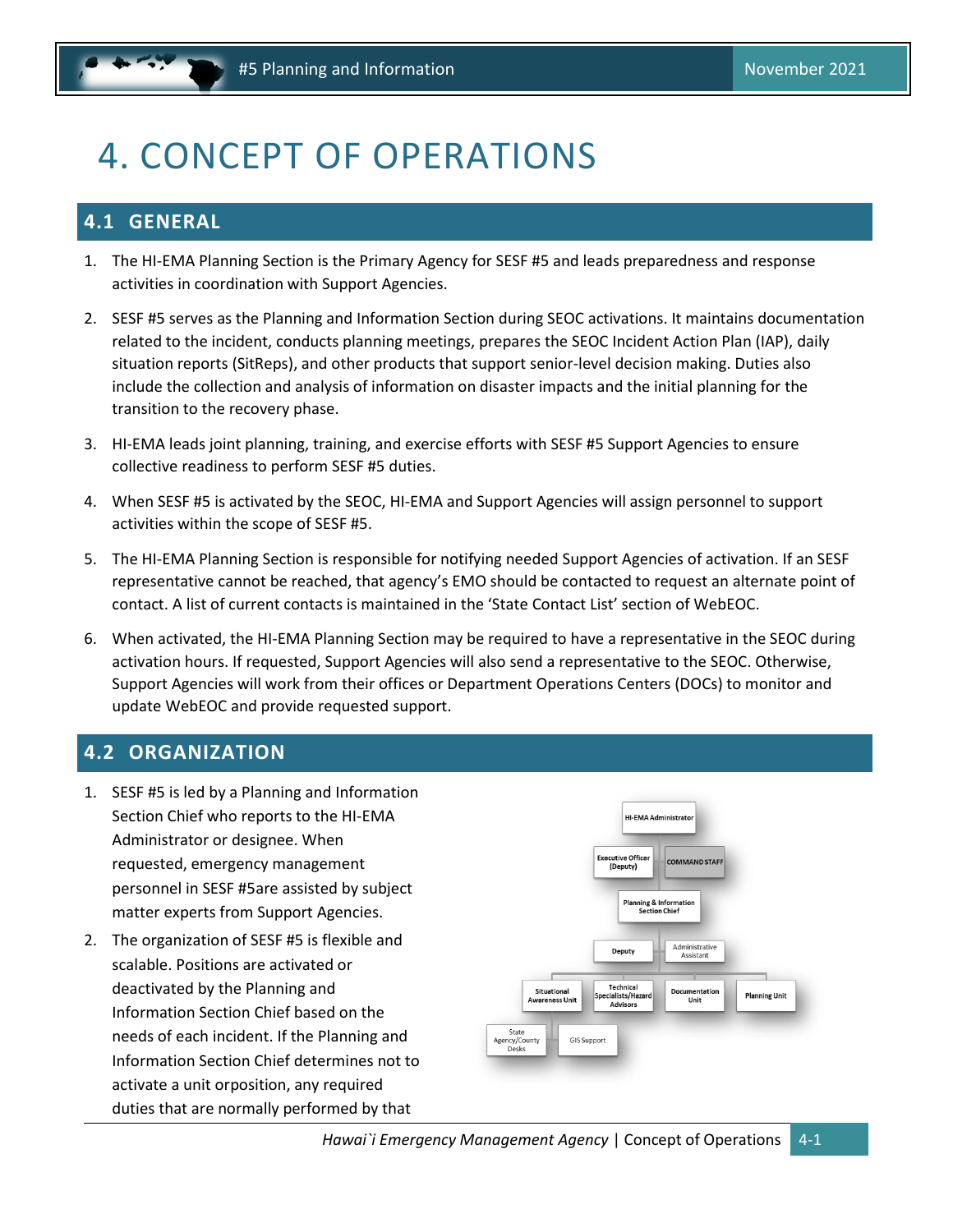<span id="page-13-1"></span>unit/position are carried out by the Section Chief or his/her designee.

- 3. When fully activated, SESF #5 is comprised of four functional units, each led by a Unit Leader: Situational Awareness Unit, Technical Specialists/Hazard Advisors, Documentation Unit, and Planning Unit. The Situational Awareness Unit has two sub-units: State Agency/County Desks and GIS Support.
- 4. **SITUATIONAL AWARENESS UNIT:** Gathers, verifies, and disseminates situational awareness information via information displays, situation reports and WebEOC. The following two sub-units report to the Situational Awareness Unit Leader:
	- a. **STATE AGENCY/COUNTY DESKS:** Maintains situational awareness between the State Emergency Operations Center (SEOC) and the state departments and four counties.
	- b. **GIS SUPPORT:** Gathers, manages, and analyzes incident data and provides geographic informationusing maps and other products.
- 5. **DOCUMENTATION UNIT:** Maintains accurate and up-to-date incident files, data and records that may be needed for legal, analytical, or historical purposes. This unit also records issues that should be addressed inthe After-Action Reports.
- 6. **TECHNICAL SPECIALISTS/HAZARD ADVISORS:** Provides forecasting support and or other expertise that will help predict or understand incident impacts.
- <span id="page-13-0"></span>7. **PLANNING UNIT:** Also referred to as the Resource Unit, develops the Incident Action Plan (IAP).

### **4.3 KEY ACTIONS**

#### 4.3.1 PREPAREDNESS

- 1. The priority during the preparedness phase is on readiness activities that will ensure seamless, effective, and efficient execution of response and recovery activities within the scope of SESF #5.
- 2. The Planning and Information Section Chief, who serves as the overall coordinator for SESF #5 on behalf of HI-EMA, is responsible for convening meetings with all SESF #5 personnel on a minimum quarterly basis and engaging SESF #5 stakeholders in the preparedness actions described below.
- 3. During the preparedness phase, all agencies with SESF #5 responsibilities shall:
	- a. Participate in SESF #5 planning and coordination meetings scheduled by the Planning and Information Section Chief.
	- b. Represent SESF #5 in planning efforts.
	- c. Develop, review, and refine plans, procedural guides, job aids, FEMA forms, and report templates related to specific SESF #5 operational processes and procedures.
	- d. Maintain current SESF #5 templates, products, and procedural documents in a document library onWebEOC.
	- e. Ensure adequate levels of training for personnel who will support SESF #5 in the SEOC.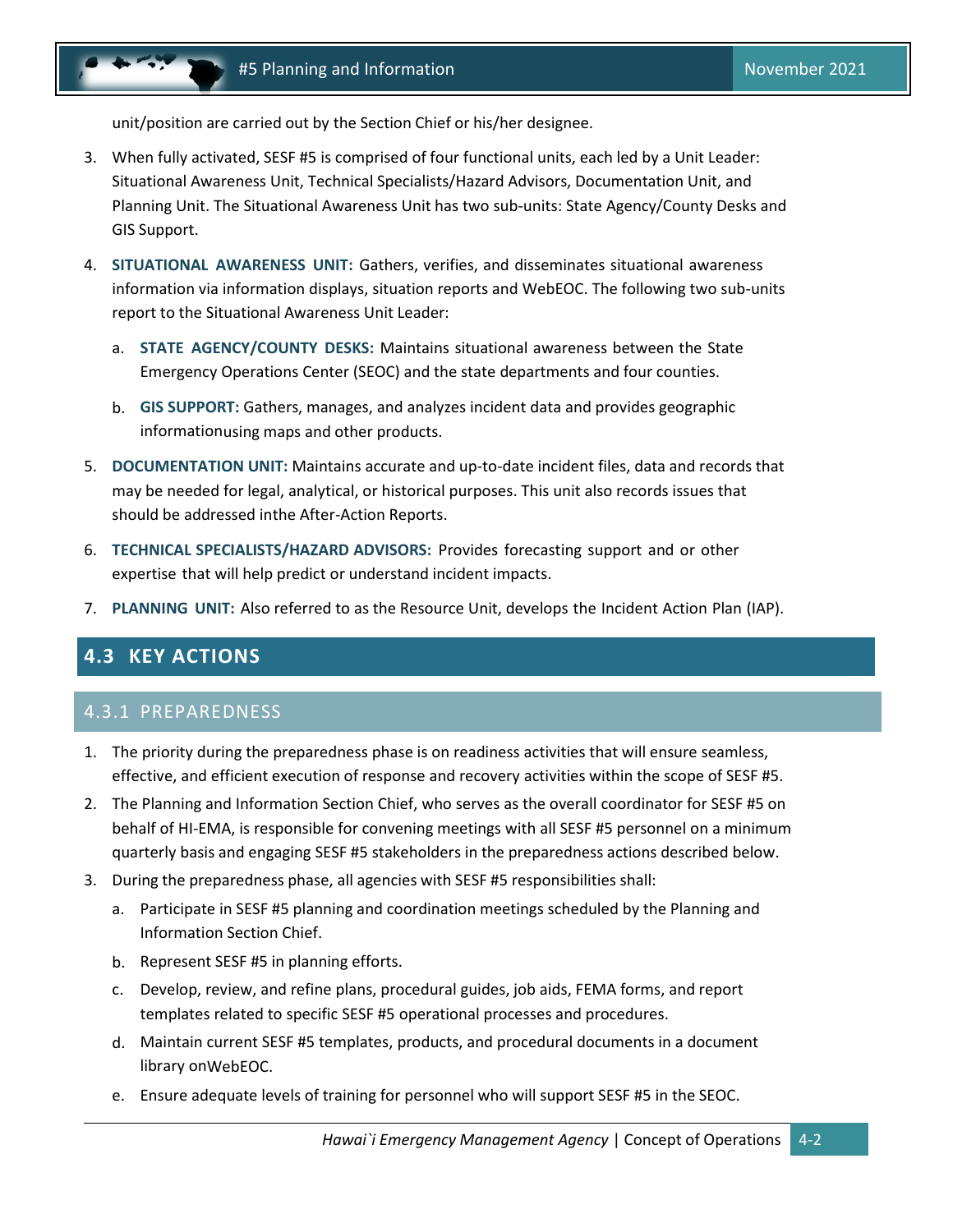Participate inexercise activities to include active participation in planning and evaluation meetings, workshops, and conferences.

### 4.3.2 RESPONSE

#### 4.3.2.1 ACTIVATION OF SESF #5 AGENCIES

- 1. The Operations Section Chief at the SEOC will activate SESF #5 based on the needs of the incident. Activation of SESF #5 may occur either in response to a credible threat of a hazard impacting the state or after an incident has occurred.
- 2. The HI-EMA Operations Section sends an activation alert to the SESF #5 Planning and Information Section Chief.
	- a. For notice incidents, this alert may be sent via email.
	- b. For no-notice incidents, this alert may be sent through HI-EMA's emergency notification system and delivered via phone or text.
- 3. Upon receipt of the alert, the SESF #5 Planning and Information Section Chief will:
	- a. Determine which SESF #5 units and positions need to be activated based on the incident.
	- b. Provide anticipated staffing needs to the Operations Section Chief.
	- c. Notify, via email, all HI-EMA staff assigned to SESF #5 that the section has been activated.

#### 4.3.2.2 INITIAL RESPONSE ACTIONS

- 1. Immediately upon notification of a threat, incident or incident, consideration is given by SESF #5 toward:
	- a. Providing appropriate representation at the SEOC.
	- b. Disseminating forecasts, threat information and supporting graphics from Support Agencies and assessing whether their representatives are needed in the SEOC.
	- c. Collecting initial threat and impact information.
	- d. Provide information required to support the development of a request for a presidential disaster declaration, as appropriate.
	- e. Issuing advisories to departments and SERT members.
	- f. Confirming the operational rhythm with the Operations Section and disseminating information on reporting and meeting times to appropriate stakeholders.

#### 4.3.2.3 ONGOING RESPONSE ACTIONS

- 1. In addition to continuing the above initial activities, SESF #5 provides ongoing coordination of the following:
	- a. Serving as a central repository for collecting, processing, verifying, analyzing, and disseminating incident information.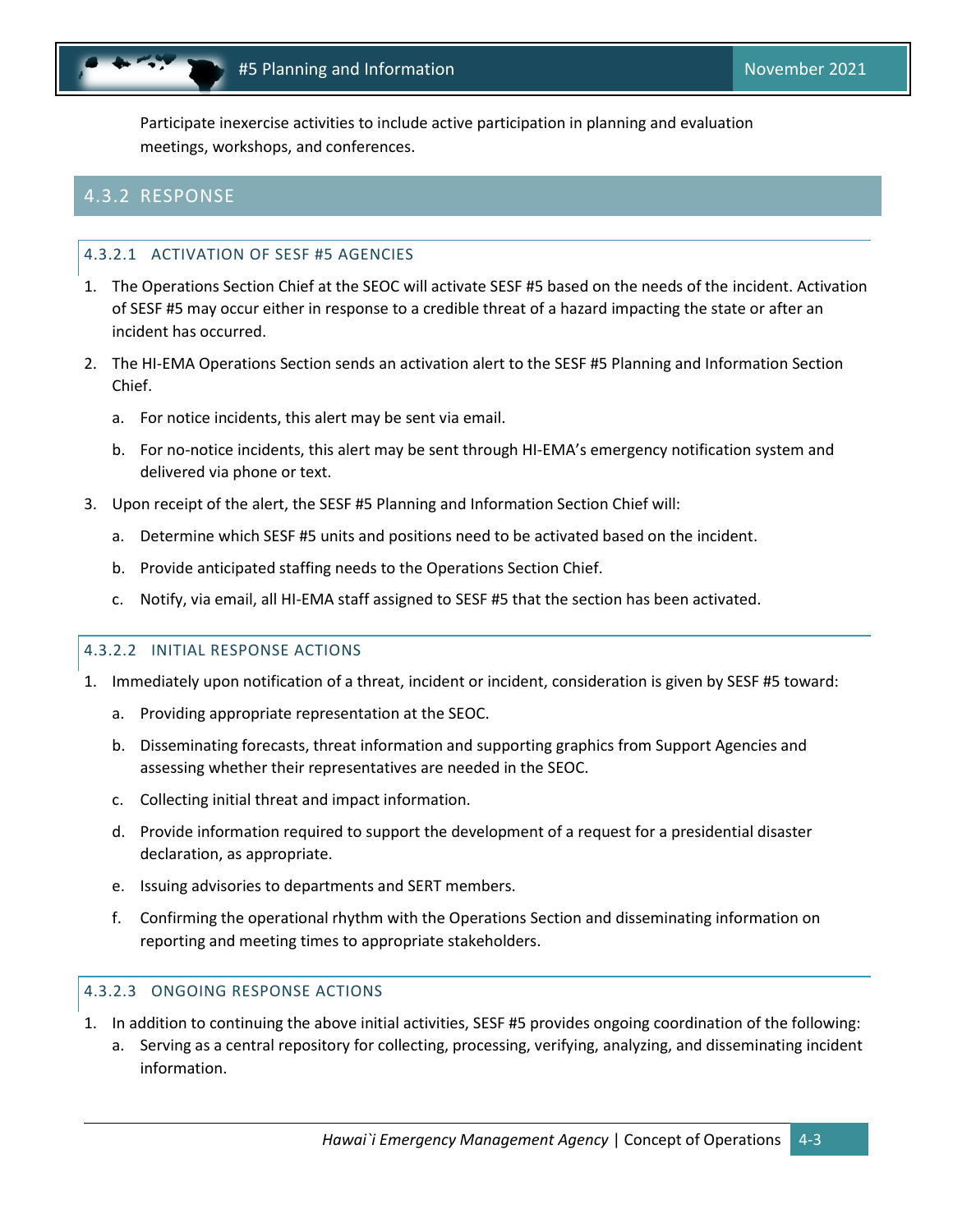- b. Utilizing collected information to develop Incident Action Plans, forecast response activities and devise solutions for future operations.
- c. Developing products such as situation reports, briefings and information displays to provide situational awareness for responding agencies and incident leadership.
- d. Maintaining contact with county EOCs and state departments/agencies to maintain awareness of local conditions, response activities, concerns, plans and priorities.
- e. Providing meteorological information, scientific expertise, and spatial analysis.

#### 4.3.2.4 TRANSITION TO RECOVERY

- 1. As the response phase begins to transition to a recovery phase, SESF #5 priorities include:
	- a. Provide information to the Resilience Branch for inclusion in the Governor's Request for a Major Disaster Declaration.
	- b. Create demobilization plan, if needed, which includes specific responsibilities, release priorities and procedures, and travel information.
		- i. Facilitate the demobilization planning meeting held by the command and general staff.
		- ii. Distribute demobilization plan for signature and review by the Command and General Staff and approval by the Incident Commander.

#### 4.3.3 LONG-TERM RECOVERY

- 1. As the incident transitions to longer term recovery, SESF #5 will deactivate. The decision to deactivate SESF #5 will be made by the Operations Section Chief.
- 2. Following large or particularly complex disasters, the Governor may appoint a State Recovery Coordinator (SRC) to manage state support of county reconstruction efforts. Agencies that are part of SESF #5 may be assigned responsibilities for supporting this type of long-term recovery effort, but those duties are separate from and outside the scope of SESF #5.
- 3. Personnel who are part of SESF #5 may be assigned responsibilities for supporting long-term recovery; however, those duties are separate from and outside the scope of SESF #5.

#### 4.3.4 MITIGATION

1. All SESF #5 agencies will take the following steps to support hazard mitigation, as applicable:

#### Providing input into updates of the *State of Hawai`i Hazard Mitigation Plan*

Identifying, supporting and/or implementing mitigation measures related to SESF #5 contained in the plan.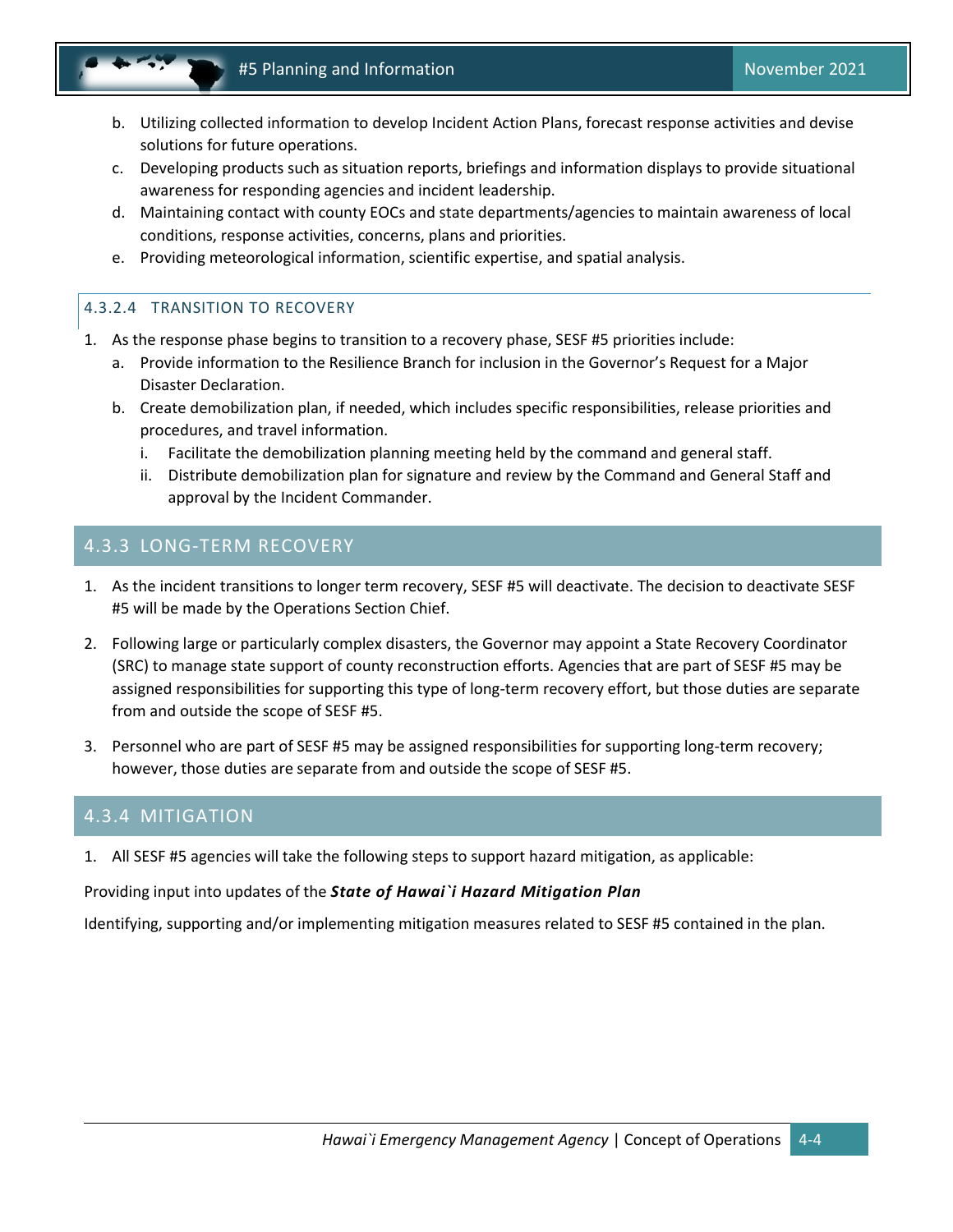<span id="page-16-1"></span>

# <span id="page-16-0"></span>**4.4 DIRECTION, CONTROL, AND COORDINATION**

### 4.4.1 DIRECTION AND CONTROL

- 1. The SEOC serves as the central location for interagency coordination and decision-making for state emergency operations, including all activities associated with SESF #5.
- 2. SESF #5 is part of the Planning and Information Section in the SEOC organizational structure.
	- a. SESF #5 agencies report to the Planning Section Chief in the SEOC.
- 3. Activities of SESF #5 Support Agencies are, in general, coordinated by the Planning Section.

#### 4.4.2 COORDINATION AMONG SESF #5 AGENCIES

- 1. The SESF #5 representative in the SEOC coordinates SESF #5 responses to RFAs and RFIs. The request is evaluated and assigned to the SESF #5 agency most likely to have the requested capability or information. Information on the status of the request must be entered in WebEOC by the tasked SESF #5 agency.
- 2. SESF #5 agencies not present in the SEOC will ensure an SESF #5 contact is identified and available to respond to inquiries from the SEOC during activation hours.
- 3. When SESF #5 is activated, the HI-EMA Planning Section will organize SESF #5 conference calls to share information and confirm internal coordination procedures. If federal agencies have been activated to support the incident, this call should include the federal ESF #5 Primary Agency.

### 4.4.3 COORDINATION WITH STATE DEPARTMENTS

- 1. The State Agency/County Desks serve as each department's link to the SEOC and provide a single point of contact departments can call for information and guidance. Each department is assigned a specific SEOC desk to contact. Refer to Attachment 1 for desk assignments.
- 2. During an SEOC activation, department EMOs essentially serve as their departments Planning and Information Section Chief and are the primary link between the SEOC and their Department Operations Center (DOC). They ensure the SEOC maintains situational awareness of the department's status and activities by reporting required information to the Planning and Information Section via WebEOC and through the State Agency/County Desks.
	- a. Department information to report, reporting times and methods will be communicated to EMOs by SESF #5 when the SEOC activates.
- 3. The State Agency/County Desks may contact the department's EMOs if there is a question or request of the department that is outside the scope of any of the SESFs that department supports.
- 4. SESF #5 publishes situation information and reports in WebEOC that can be accessed by departments to maintain situational awareness of the state's overall response efforts.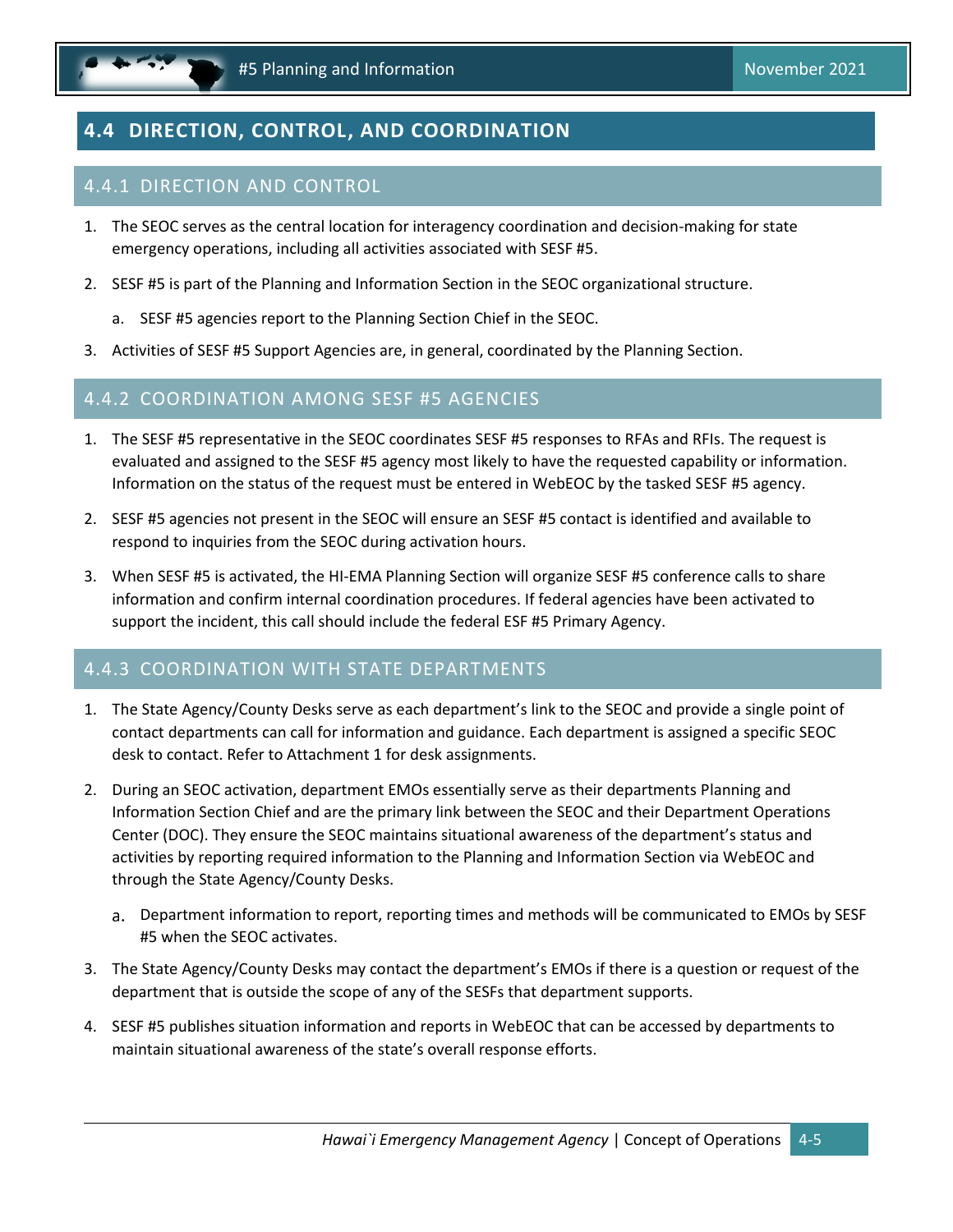### 4.4.4 COORDINATION WITH COUNTY EOCS

- 1. Each jurisdiction within the state is responsible for its own requirements. Only when local and mutual aid resources are exhausted or projected to be exhausted, or the required capability does not exist at the local level, may the jurisdiction request assistance from the state.
- 2. The State Agency/County Desks are the primary coordination point between affected counties and other SEOC groups.
- 3. Counties have an assigned desk that is their central point of contact for questions or information needed from the SEOC. The desks are also a resource for other SEOC actors who need information from a county.

#### 4.4.5 COORDINATION WITH FEDERAL PARTNERS

- 1. If federal #5 is activated in response to, or in anticipation of, a presidential disaster declaration, SESF #5 will establish contact with the federal ESF Coordinating Agency and ensure daily coordination for the duration of the activation. FEMA is the federal agency with primary responsibility for federal ESF #5.
- 2. Coordination will primarily occur at the SEOC, Initial Operating Facility (IOF), or Joint Field Office (JFO).

#### 4.4.6 COORDINATION WITH OTHER SESFS

- 1. SESF #5 collaborates with other SESFs to collect and consolidate information for reports and briefings, validate the accuracy of information reported to the SEOC and ensure SESFs are providing status information according to established protocols.
- 2. SESF #5 serves as a resource for other SESFs for current incident information and products that can help inform their activities.

### 4.4.7 COORDINATION WITH THE SEOC LEGAL ADVISOR

1. The SEOC Legal Advisor is available to SESF #5 to advise on any legal issues that emerge during emergency operations. SESF #5 should consult with the Legal Advisor prior to the release of any sensitive information to other SEOC actors and on document retention requirements.

#### 4.4.8 COORDINATION WITH THE PRIVATE SECTOR

1. Based on the situation, SESF #5 may be called upon to initiate coordination activities with private sector entities that are not already assigned to an SESF. SESF #5 may ask the agency to provide a representative to the Planning and Information Section or to any other Section or SESF, most often as a supporting agency or Subject Matter Expert (SME).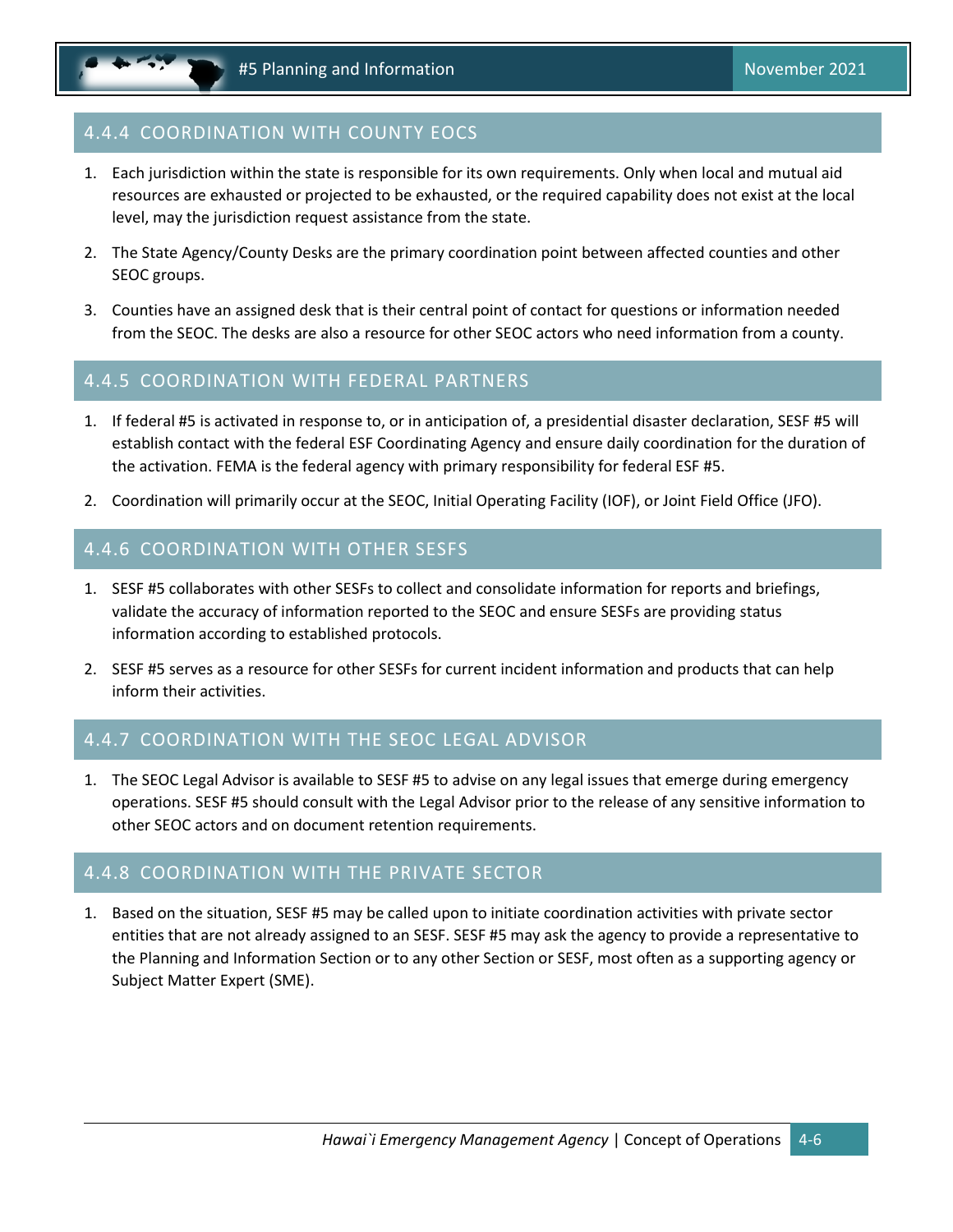# <span id="page-18-3"></span><span id="page-18-0"></span>5. AUTHORITIES AND REFERENCES

## <span id="page-18-1"></span>**5.1 STATE LAWS, REGULATIONS AND DIRECTIVES**

- 3. Hawai`i Revised Statutes Chapter 127A Emergency Management
- 4. Administrative Directive No. 15-01, Emergency Management Preparedness Policies for Departments

### <span id="page-18-2"></span>**5.2 REFERENCES**

- 5. HI-EMA Emergency Operations Plan
- 6. SEOC Procedural Guide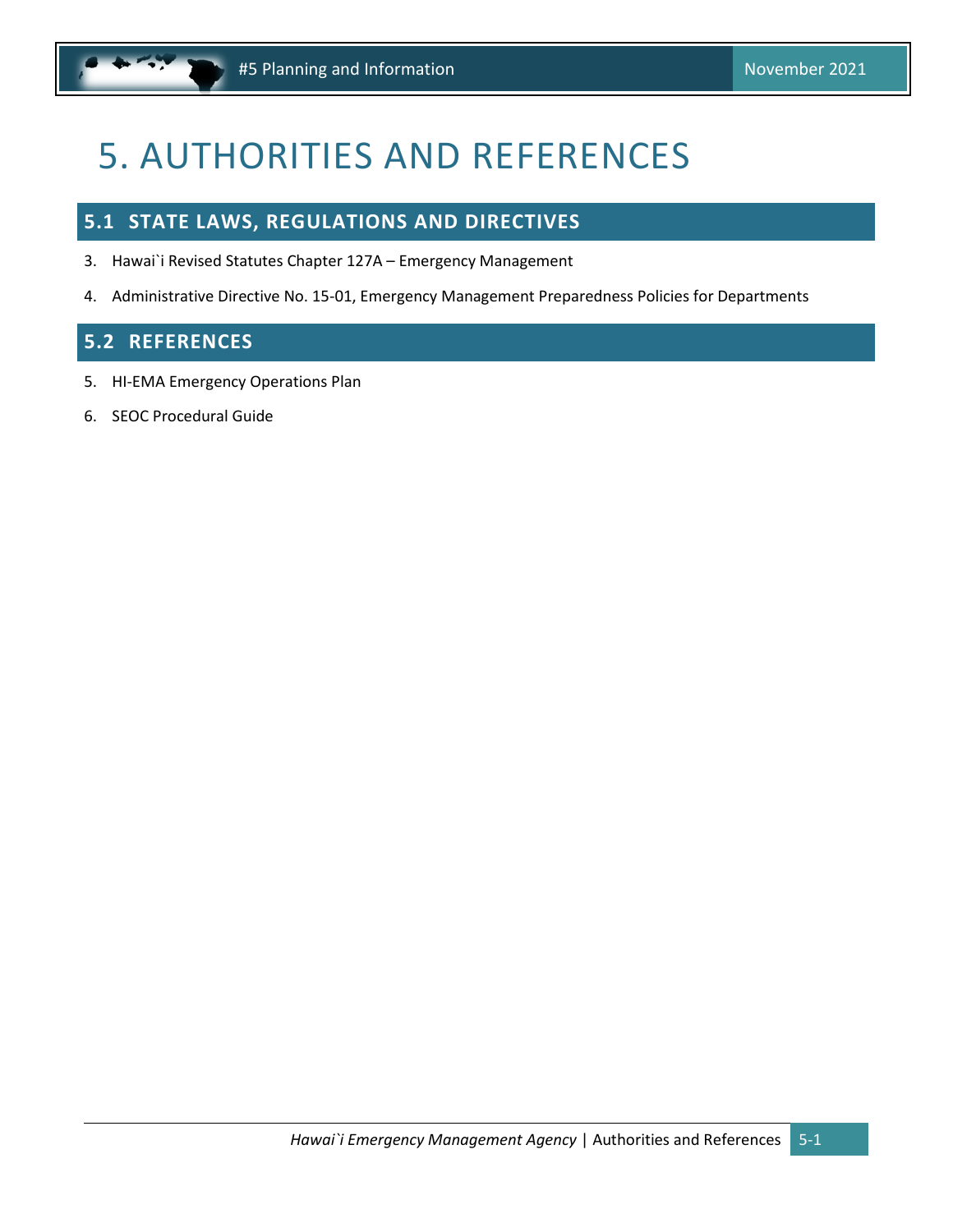# <span id="page-19-1"></span><span id="page-19-0"></span>6. ATTACHMENTS AND SUPPORTING DOCUMENTS

**Attachment 1** State Agency/County Desk Assignments